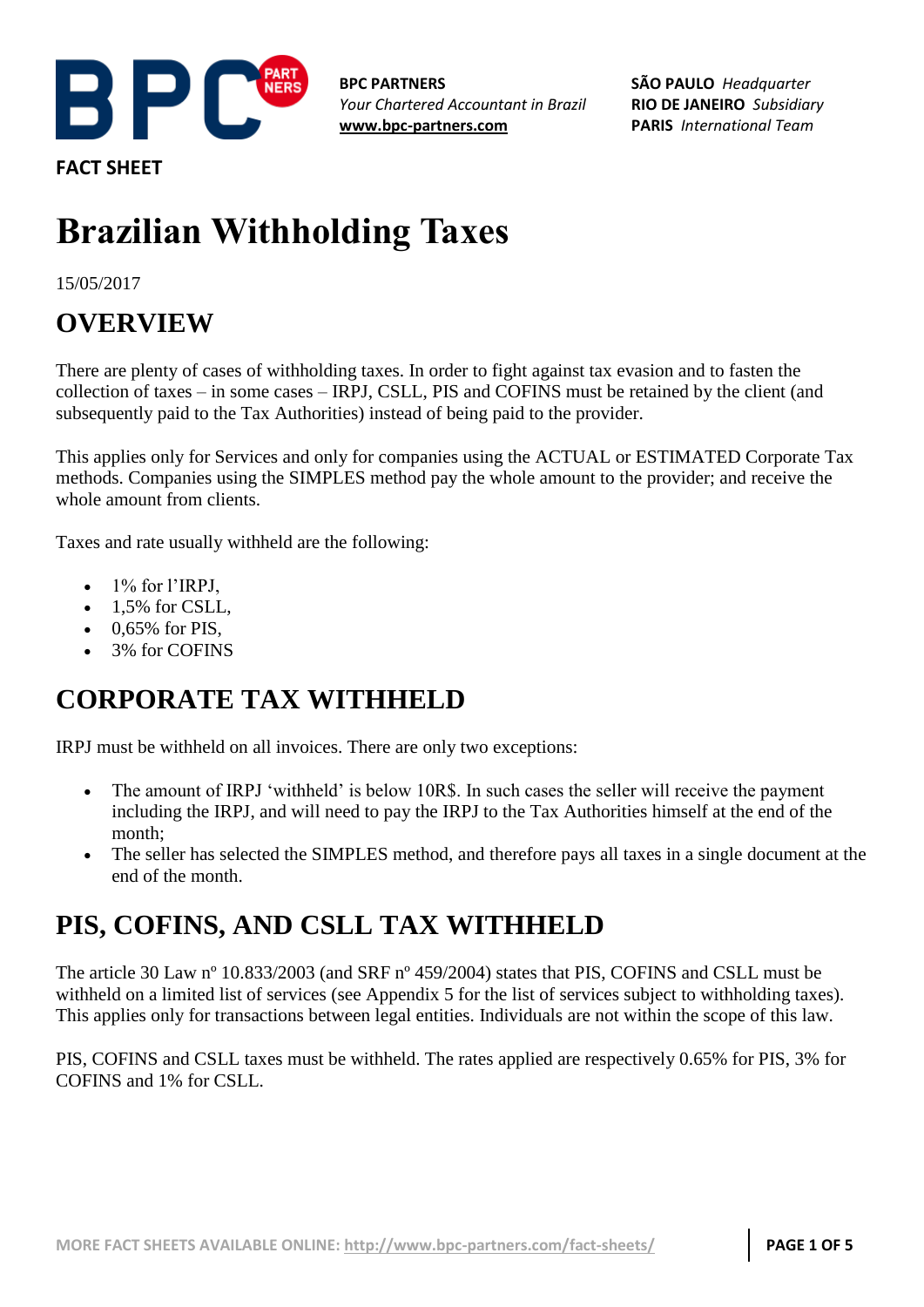



### **Example:**

Below is an invoice related to services. The service provider (regime ESTIMATED) has issued an invoice for a total amount of 5,750 R\$. The invoice shows the following amounts of tax withheld:

**COFINS (3%):** 172.50 R\$ **IRPJ (1.5%):** 86.25 R\$ **CSLL (1%):** 57.50 R\$ **PIS (0.65%):** 37.38 R\$

**Total:** 353.63 R\$

Note that if the service provider had selected the ACTUAL/REAL method instead of the ESTIMATED, rates would be different.

The amount, net of taxes withheld, and that will be received by the service provider will be 5,396.37 R\$ (it does appear at the bottom of the document).

The client will need to pay to the Tax Authorities the amounts withheld. For this, he will use 4 DARFs (one for each tax) to pay these 353.63 R\$.

The service provider will pay 287.50 R\$ of ISS. He will use a DARM.

**Invoice related to services:** (see next page)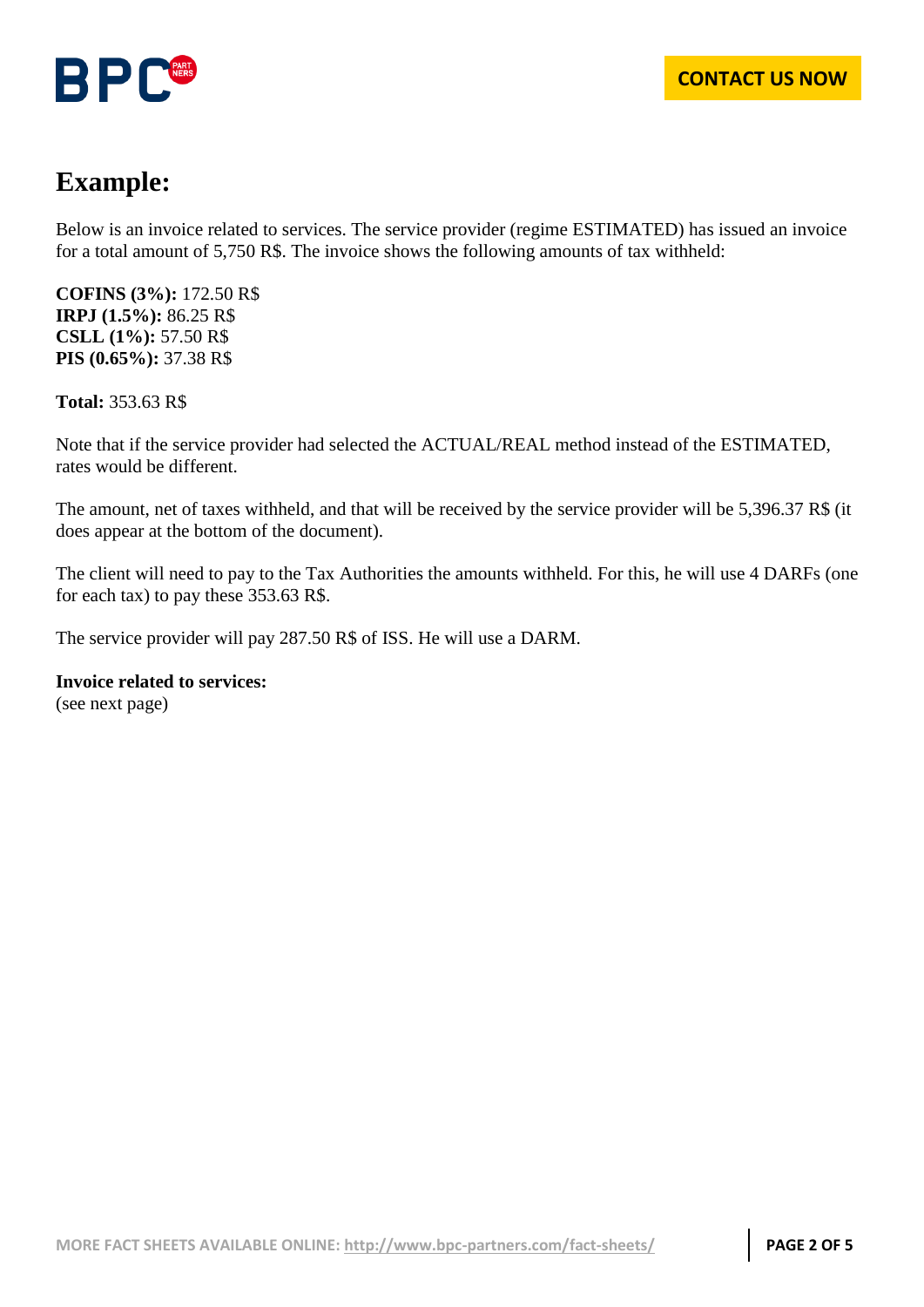

#### **[CONTACT US NOW](http://www.bpc-partners.com/contact-us/)**

|                                                                                           | PREFEITURA DA CIDADE DO RIO DE JANEIRO                      |                                                                                                           |                               |                                                          | Número da Nota<br>00000148        |  |  |  |  |
|-------------------------------------------------------------------------------------------|-------------------------------------------------------------|-----------------------------------------------------------------------------------------------------------|-------------------------------|----------------------------------------------------------|-----------------------------------|--|--|--|--|
|                                                                                           | SECRETARIA MUNICIPAL DE FAZENDA                             |                                                                                                           |                               |                                                          | Deta e Hora de Emissão            |  |  |  |  |
|                                                                                           | NOTA FISCAL DE SERVICOS ELETRÓNICA - NFS-e                  |                                                                                                           |                               |                                                          | 25/06/2012 14:21:20               |  |  |  |  |
| 20120625v13825027000111ii1362502F000111                                                   |                                                             | - NOTA CARIOCA -                                                                                          |                               |                                                          | Oódigo de Veriñoação<br>JYGR-YRII |  |  |  |  |
|                                                                                           |                                                             | PRESTADOR DE SERVICOS                                                                                     |                               |                                                          |                                   |  |  |  |  |
| CPE/CNPJ: 13.625.027/0001-11<br>Inscrição Municipal: 0.515.230-5 - Inscrição Estadual: «» |                                                             |                                                                                                           |                               |                                                          |                                   |  |  |  |  |
| Nome/Fazdo Social EUROPARTNER BRASIL ASSESSORIA E CONSULTORIA EMPRESARIAL E CONTAB        |                                                             |                                                                                                           |                               |                                                          |                                   |  |  |  |  |
| Nome Fentasia: EUROPARTNER                                                                |                                                             |                                                                                                           |                               |                                                          | Tel: 2191240407                   |  |  |  |  |
|                                                                                           |                                                             | Enderson AVN GRACA ARANHA 19, GRP 802 - CENTRO - CEP: 20030-002                                           |                               |                                                          |                                   |  |  |  |  |
| Municipio: RIO DE JANEIRO<br><b>LE RJ</b><br>E-mail: antoine.duchene@eurobiz.com.br       |                                                             |                                                                                                           |                               |                                                          |                                   |  |  |  |  |
|                                                                                           |                                                             | TOMADOR DE SERVICOS                                                                                       |                               |                                                          |                                   |  |  |  |  |
| CRE/CNP.J: 13.204.157/0001-39                                                             |                                                             |                                                                                                           |                               | Inscrição Municipal: 0,538,729-9 Inscrição Estadual: === |                                   |  |  |  |  |
|                                                                                           |                                                             | Nome/Fazzán Social: AXA MATRIX RISK CONSULTANTS BRAZIL LTDA                                               |                               |                                                          |                                   |  |  |  |  |
| Municipie: RIO DE JANEIRO                                                                 |                                                             | Enderson AVN GRACA ARANHA 19, SAL 802 - CENTRO - CEP: 20030-002<br>LE: RJ.                                | E-mail: -----                 |                                                          | T-1 02126240171                   |  |  |  |  |
|                                                                                           |                                                             |                                                                                                           |                               |                                                          |                                   |  |  |  |  |
| SERVIÇOS DE CONSULTORIA.                                                                  |                                                             |                                                                                                           | DISCRIMINAÇÃO DOS SERVIÇOS    |                                                          |                                   |  |  |  |  |
| ENTURA 177                                                                                |                                                             |                                                                                                           |                               |                                                          |                                   |  |  |  |  |
|                                                                                           |                                                             |                                                                                                           |                               |                                                          |                                   |  |  |  |  |
|                                                                                           |                                                             |                                                                                                           |                               |                                                          |                                   |  |  |  |  |
|                                                                                           |                                                             |                                                                                                           |                               |                                                          |                                   |  |  |  |  |
|                                                                                           |                                                             |                                                                                                           |                               |                                                          |                                   |  |  |  |  |
|                                                                                           |                                                             |                                                                                                           |                               |                                                          |                                   |  |  |  |  |
|                                                                                           |                                                             |                                                                                                           |                               |                                                          |                                   |  |  |  |  |
|                                                                                           |                                                             |                                                                                                           |                               |                                                          |                                   |  |  |  |  |
|                                                                                           |                                                             |                                                                                                           |                               |                                                          |                                   |  |  |  |  |
|                                                                                           |                                                             |                                                                                                           |                               |                                                          |                                   |  |  |  |  |
|                                                                                           |                                                             |                                                                                                           |                               |                                                          |                                   |  |  |  |  |
|                                                                                           |                                                             |                                                                                                           |                               |                                                          |                                   |  |  |  |  |
|                                                                                           |                                                             |                                                                                                           |                               |                                                          |                                   |  |  |  |  |
|                                                                                           |                                                             |                                                                                                           |                               |                                                          |                                   |  |  |  |  |
| Retenctionte COFINS                                                                       |                                                             |                                                                                                           |                               |                                                          | Outras Retencões                  |  |  |  |  |
| R\$ 172.50                                                                                | Fletoncão do CSLL.<br>FS 57.50                              | Retenção de INSS<br>R\$ 0.00                                                                              | Retenção de IRPJ.<br>F\$98.25 | Retenção de PIS<br>F/D 37.38                             | FS 0.00                           |  |  |  |  |
|                                                                                           |                                                             | <b>VALOR DA NOTA = R\$ 5.750.00</b>                                                                       |                               |                                                          |                                   |  |  |  |  |
| Servico Prestado                                                                          |                                                             |                                                                                                           |                               |                                                          |                                   |  |  |  |  |
|                                                                                           |                                                             | 17.01.01 - assessoria ou consultaria de qualquer natureza, não especificada                               |                               |                                                          |                                   |  |  |  |  |
| Deducties (R\$)                                                                           | Desmote incord IRSI                                         | Ease de Calculo (R.D.                                                                                     | Alicuota (%).                 | Vizion do 153 (RS).                                      | Crécito pri PTU (R\$)             |  |  |  |  |
| 0,00                                                                                      | 0.00                                                        | 5,750.00                                                                                                  | 5,00%                         | 287.50                                                   | 0.00                              |  |  |  |  |
|                                                                                           |                                                             |                                                                                                           | <b>OUTRAS INFORMAÇÕES</b>     |                                                          |                                   |  |  |  |  |
|                                                                                           | - PROCON-RJ: Rua da Ajuda, 5 subseto; www.procon.rj.gov.br. | - Esta NFS-e foi emitida com respaldo na Lei nº 5.098 de 15/10/2009 e no Decreto nº 32.250 de 11/05/2010. |                               |                                                          |                                   |  |  |  |  |
|                                                                                           | - Data de vencimento do ISS desta NFS-e: 18/07/2012.        |                                                                                                           |                               |                                                          |                                   |  |  |  |  |
| - Esta NFS-e não gera crédito para sbatimento no IPTU.                                    |                                                             |                                                                                                           |                               |                                                          |                                   |  |  |  |  |
| - Valor Liquido a Pagar, R\$ 5,396.37                                                     |                                                             |                                                                                                           |                               |                                                          |                                   |  |  |  |  |
|                                                                                           |                                                             |                                                                                                           |                               |                                                          |                                   |  |  |  |  |
|                                                                                           |                                                             |                                                                                                           |                               |                                                          |                                   |  |  |  |  |
|                                                                                           |                                                             |                                                                                                           |                               |                                                          |                                   |  |  |  |  |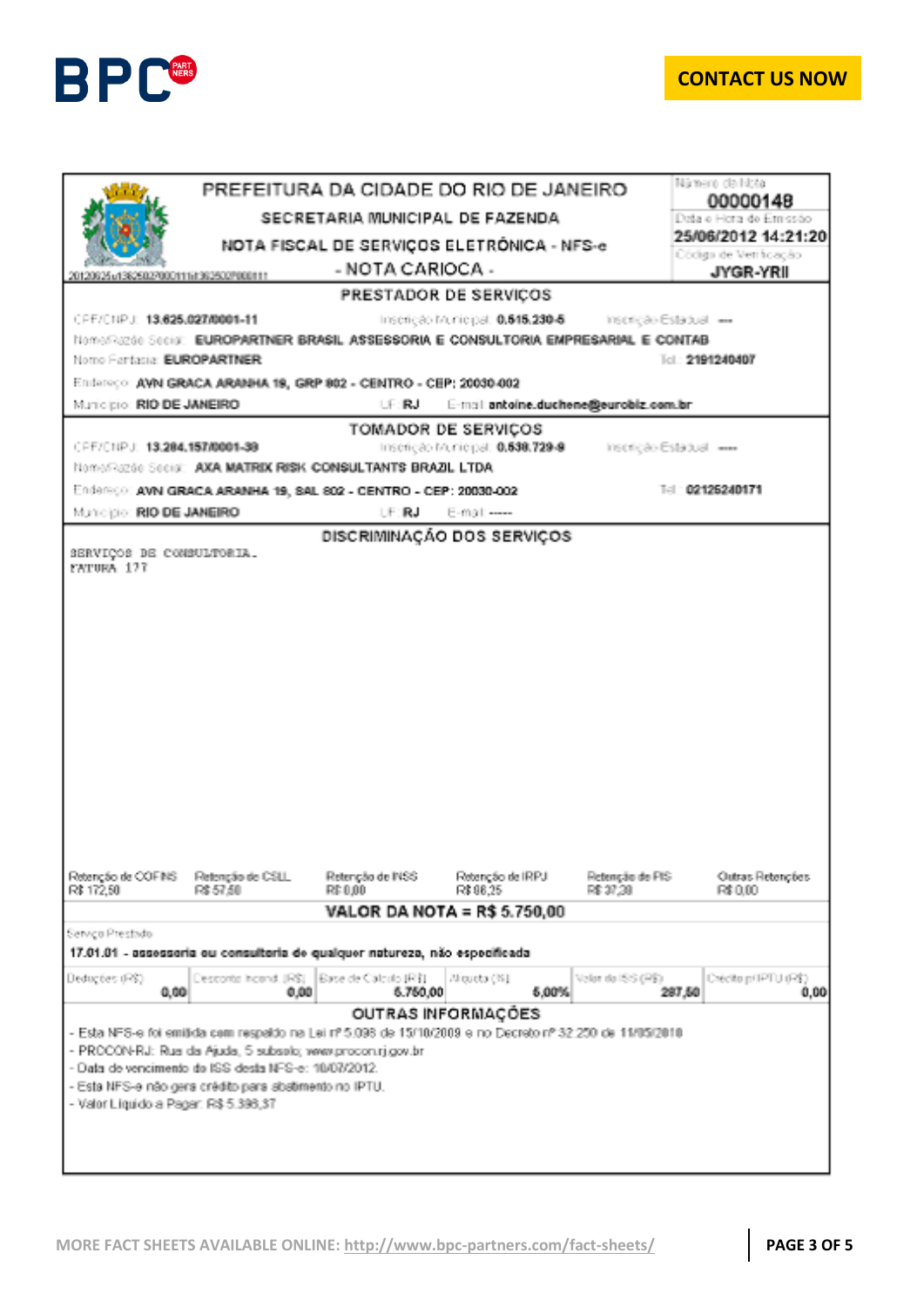

#### **Accounting treatment of withholding tax:**

The company that buys services subject to withholding tax shall recognize the cost of service for the full value and account for the taxes to be paid.

Example with the DELTA company, that buys consulting services worth 20,000 R\$ from the TAX company. The invoice was registered on 31/08/20016, with settlement scheduled for 25/09/2016.

| DELTA Cpy:                                     |        |        |
|------------------------------------------------|--------|--------|
| On 31st Aug 2016, recording the purchase       |        |        |
| Services expense                               | 20,000 |        |
| Service TAX payable                            |        | 20,000 |
| Service TAX payable                            | 1,230  |        |
| PIS (0.65%) payable                            |        | 130    |
| COFINS (3%) payable                            |        | 600    |
| CSLL (1%) payable                              |        | 200    |
| IRRF $(1.5\%)$ payable                         |        | 300    |
| On 20th Sept 2016, paying the IRRF             |        |        |
| PIS (0.65%) payable                            | 130    |        |
| COFINS (3%) payable                            | 600    |        |
| CSLL (1%) payable                              | 200    |        |
| IRRF (1.5%) payable                            | 300    |        |
| Bank                                           |        | 1,230  |
| On 25th Sept 2016, paying the service provider |        |        |
| Service TAX payable                            | 18,770 |        |
| <b>Bank</b>                                    |        | 18,770 |

The accounting entries above clearly show that the withholding taxes are paid by the client himself!